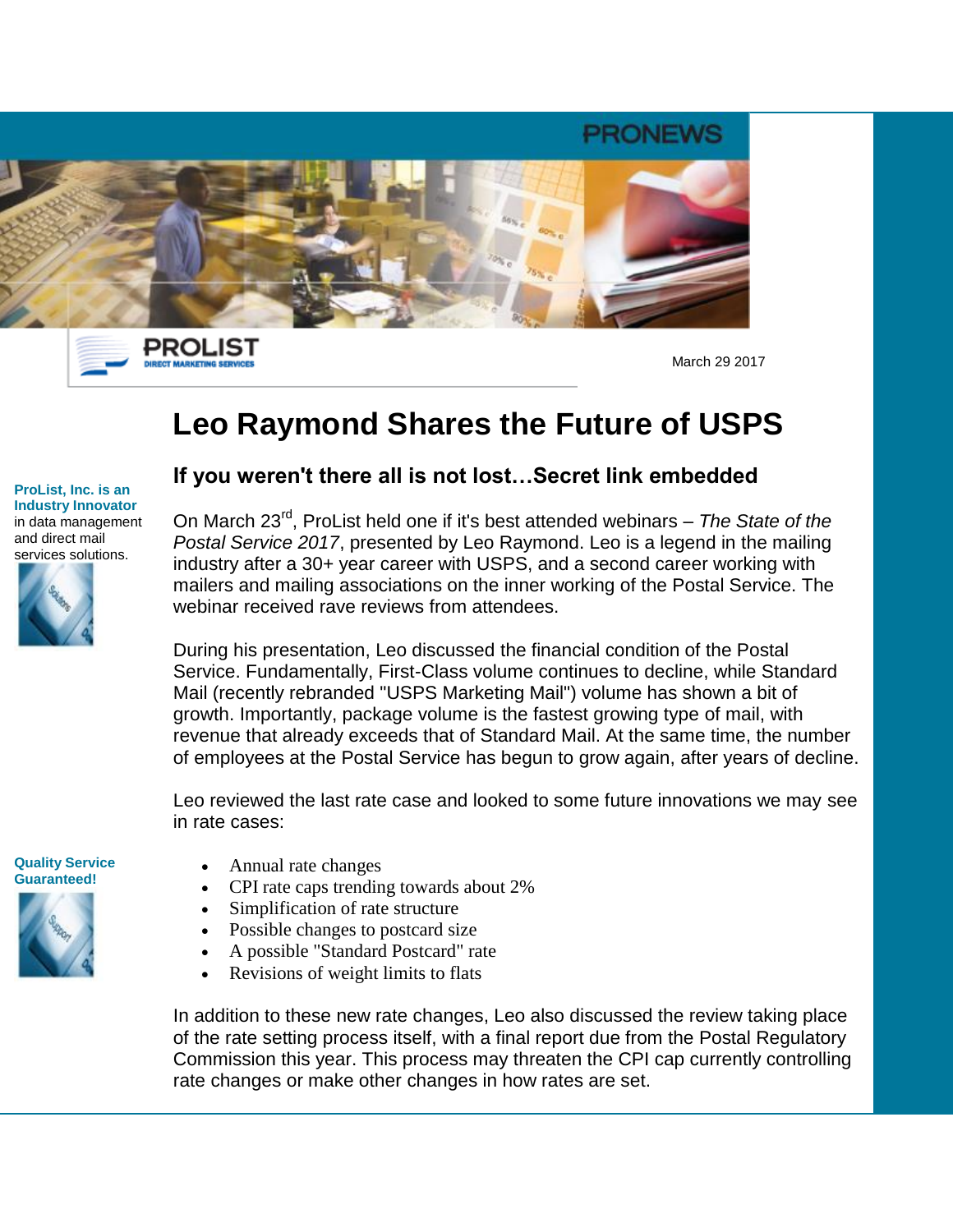Finally, Leo offered excellent insight into congressional action on the Postal Service. The USPS Board of Governors has pretty much run out of Governors, as the Senate has refused to appoint any new ones for years. These have been pretty much blocked by a single Senator (call us for his secret identity.) Right now the BOG consists of the Postmaster General and the Deputy PMG. This does inhibit their ability to make long ranging decisions.

**Contact Us Today!** 

**Dave Lewis [dlewis@prolist.com](mailto:dlewis@prolist.com) 301 924-4545 [www.ProList.com](http://www.prolist.com/)**



Postal reform bills have been filed in the House (HR 756 and HR 760) and appear to enjoy bipartisan support. They would change USPS health plans, reduce or eliminate business door delivery, possibly reinstate half of the exigent rates (2.15%) and more. There is no Senate version yet, and these bills have a long way to go, but seem more likely to pass than recent bills have. They would contribute to a more stable Postal Service for the coming years.

Now that you know what you missed, we'll give you a chance to make it up. Click [here](https://attendee.gotowebinar.com/recording/3434165521687341315) to follow a link to a recording of the presentation. It has valuable industry information, provided by ProList as part of our *Thinking Out Loud* webinar series. Have a listen!

## **Jeff Thomas Named ProList's Vice President of Sales and Business Development**

Although we generally love to dig into arcane postal information in ProNews, we are making an exception this month to announce the advancement of a key team member at ProList. Jeff Thomas has been promoted to Vice President of Sales and Business Development.

If you have any dealing with ProList, you undoubtedly know Jeff. Even if you don't work with ProList, if you are in the direct marketing industry in the Mid-Atlantic region you probably know him. Jeff has been a huge supporter of the industry, serving on the Board for DMAW, and volunteering for many other organizations from Richmond to Philadelphia, to New York and beyond. Jeff does all of this because he has a passion for our industry.

Jeff is one of those unusual characters who combines a deep knowledge of postal regulations, with extensive production knowledge, and still manages to have an actual personality. He has been essential to ProList's success and growth for the past seven years.

More than twenty years ago Jeff began his career working on a mail shop production floor stacking mail bags, truly learning the business from the ground up. He joined ProList as part of our merger with Stockton, Inc. in 2010. Since then, his sales have more than doubled, and he keeps pushing for more. We feel lucky to